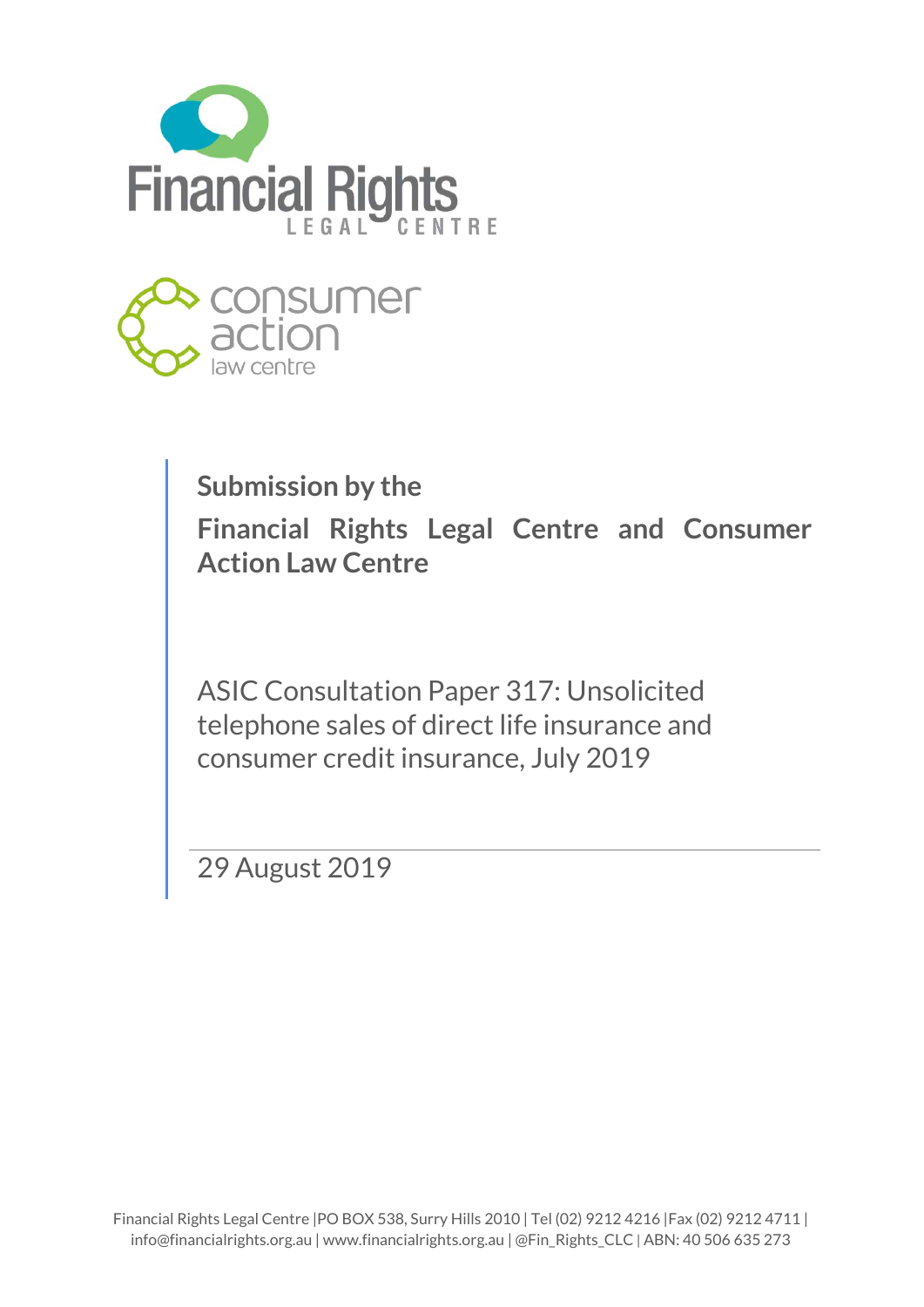## **Aboutthe Financial Rights Legal Centre**

The Financial Rights Legal Centre is a community legal centre that specialises in helping consumers understand and enforce their financial rights, especially low income and otherwise marginalised or vulnerable consumers. We provide free and independent financial counselling, legal advice and representation to individuals about a broad range of financial issues. Financial Rights operates the National Debt Helpline, which helps NSW consumers experiencing financial difficulties. We also operate the Insurance Law Service which provides advice nationally to consumers about insurance claims and debts to insurance companies, and the Mob Strong Debt Help services which assist Aboriginal and Torres Strait Islander Peoples with credit, debt and insurance matters. Financial Rights took close to 25,000 calls for advice or assistance during the 2017/2018 financial year.

#### **About Consumer Action Law Centre**

Consumer Action is an independent, not-for profit consumer organisation with deep expertise in consumer and consumer credit laws, policy and direct knowledge of people's experience of modern markets. We work for a just marketplace, where people have power and business plays fair. We make life easier for people experiencing vulnerability and disadvantage in Australia, through financial counselling, legal advice, legal representation, policy work and campaigns. Based in Melbourne, our direct services assist Victorians and our advocacy supports a just marketplace for all Australians.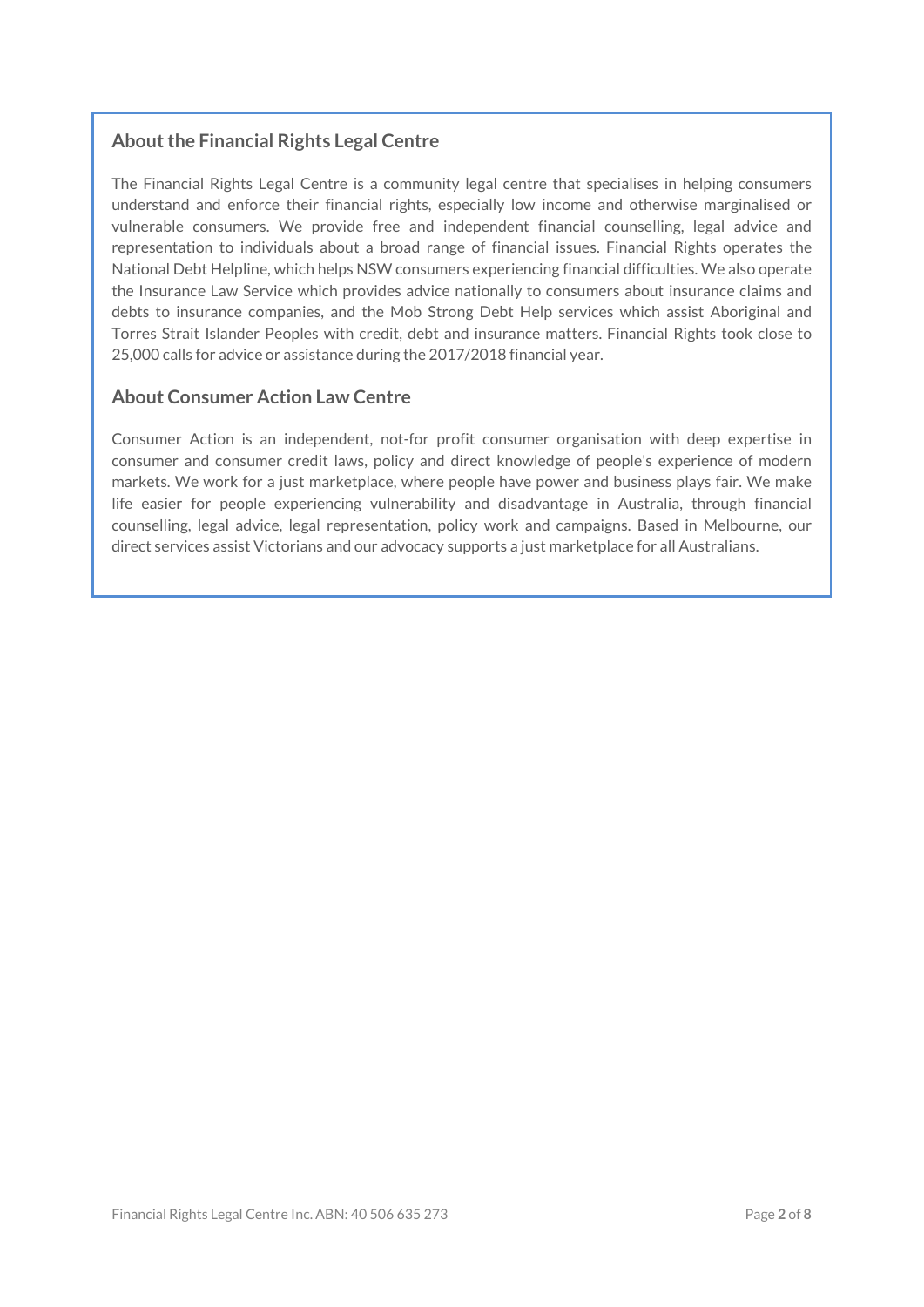Thank you for the opportunity to comment on the Australian Securities and Investments Commission's (**ASIC's**) plan to ban unsolicited telephone sales of direct life insurance and consumer credit insurance. The Financial Rights Legal Centre (**Financial Rights**) and Consumer Action Law Centre (**Consumer Action**) strongly support this proposal. Consumer Representatives have advocated for a ban on unsolicited sales of these types of insurance products in multiple consultations including:

- Royal Commission into Misconductin the Banking, Superannuation and Financial Services Industry (**Royal Commission**) – Insurance Hearings (2018);
- Parliamentary Joint Committee on Corporations and Financial Services: Inquiry into the Life Insurance Industry (2016); and
- Senate Economics References Committee: Scrutiny of Financial Advice Inquiry: Additional terms of reference on the life insurance industry (2016).

We have also advocated repeatedly for greater regulation around the sale of all add-on, Consumer Credit Insurance (**CCI**), accidental death and injury and funeral insurance products.

Unsolicited selling is an outdated and abusive practice with a significant risk of mis-selling people products they don't want, need or understand.

We strongly support ASIC's proposed use of its modification powers and support ASIC making the best use of its full regulatory tool box in order to protect consumers from harmful sales practices.

# **Ban unsolicited selling**

There is overwhelming evidence on the need to ban unsolicited selling of insurance, and other financial products.

The existing anti-hawking laws in the *Corporations Act 2001* (Cth) have failed to stop inappropriate selling. ASIC recently reported on the significant harm caused by direct sales of life insurance, finding high cancellation rates and high claim decline rates.<sup>[1](#page-2-0)</sup> The ClearView and Freedom case studies at the Royal Commission showed the significant harm caused by unsolicited sales of life insurance, including:

.

<span id="page-2-0"></span><sup>1</sup> ASIC, *The Sale of Direct Life Insurance,* Report No 587 (2018).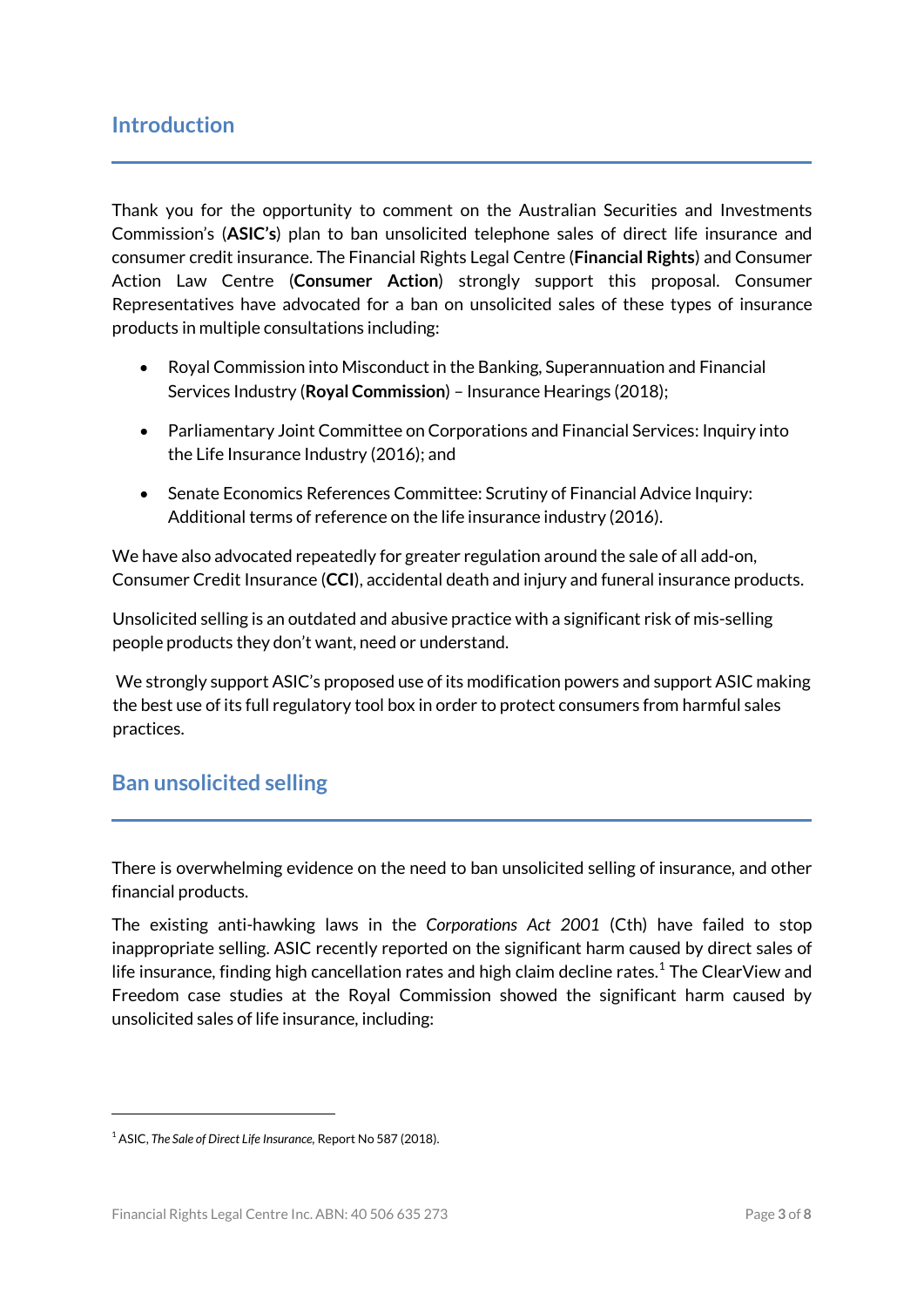- **Sales to vulnerable people**: Cold-calling is a particularly harsh practice when it involves vulnerable people who may not understand the products or feel able to say no to the seller. Many people targeted by cold-calls have no need for the products being sold.
- **Targeting people who could not afford it**: ClearView targeted people on disability pensions and others with lower financial means for cold-call sales of insurance. This increases the risk of unsuitable sales and cancellations due to non-payment of premiums.
- **Poorly-designed, low-value products**: Insurance products sold via cold-calling, particularly accidental death and accidental injury insurance, are not valuable products. This is evidenced by their very low claims rates and ratios;
- **Insurers not complying with unsolicited selling laws**: ClearView, which had significant cold-calling operations within its business, may have breached the existing antihawking provision—a law integral to its business operations—more than 300,000 times. $2$

As the Final Report observes about the witness that appeared on behalf of ClearView:

The most telling general point to emerge from the case study was Mr Martin's frank acknowledgment that he found it difficult to see how it would be possible to sell life insurance in outbound sales calls in a way that is both financially viable and legally compliant. As he rightly said, it is difficult to see how a customer can come to a view in a phone call that lasts 20 minutes about 'a fairly complex sort of area of financial services.' [3](#page-3-1)

In addition to the problems exposed at the Commission, our services have seen people suffer severe financial harm as a result of the finance sold with products which are sold through coldcalling and unsolicited meetings. These products include timeshare schemes and products sold door-to-door, such as solar panels sold with unregulated credit.[4](#page-3-2) We also regularly hear complaints about unsolicited sales of consumer leases, particularly among Aboriginal and Torres Strait Islander communities. We do not see unsolicited sales deliver benefits to consumers. Generally, the products sold are expensive and poor value. Frequently, they are sold to people who cannot afford them.

We strongly recommend an economy-wide ban on unsolicited selling.

1

<span id="page-3-0"></span><sup>&</sup>lt;sup>2</sup> Royal Commission Final Report, Volume 2: Case Studies, p 298.

<span id="page-3-1"></span><sup>&</sup>lt;sup>3</sup> Royal Commission Final Report, Volume 2: Case Studies, p 301 (internal citations omitted).

<span id="page-3-2"></span><sup>4</sup> For more information, see Consumer Action Law Centre & ors, *Knock it off! Door-to-doorsales and consumer harm in Victoria*, November 2017, available at: [https://consumeraction.org.au/wp](https://consumeraction.org.au/wp-content/uploads/2017/11/Knock-it-off-Consumer-Action-Law-Centre-November-2017.pdf)[content/uploads/2017/11/Knock-it-off-Consumer-Action-Law-Centre-November-2017.pdf.](https://consumeraction.org.au/wp-content/uploads/2017/11/Knock-it-off-Consumer-Action-Law-Centre-November-2017.pdf)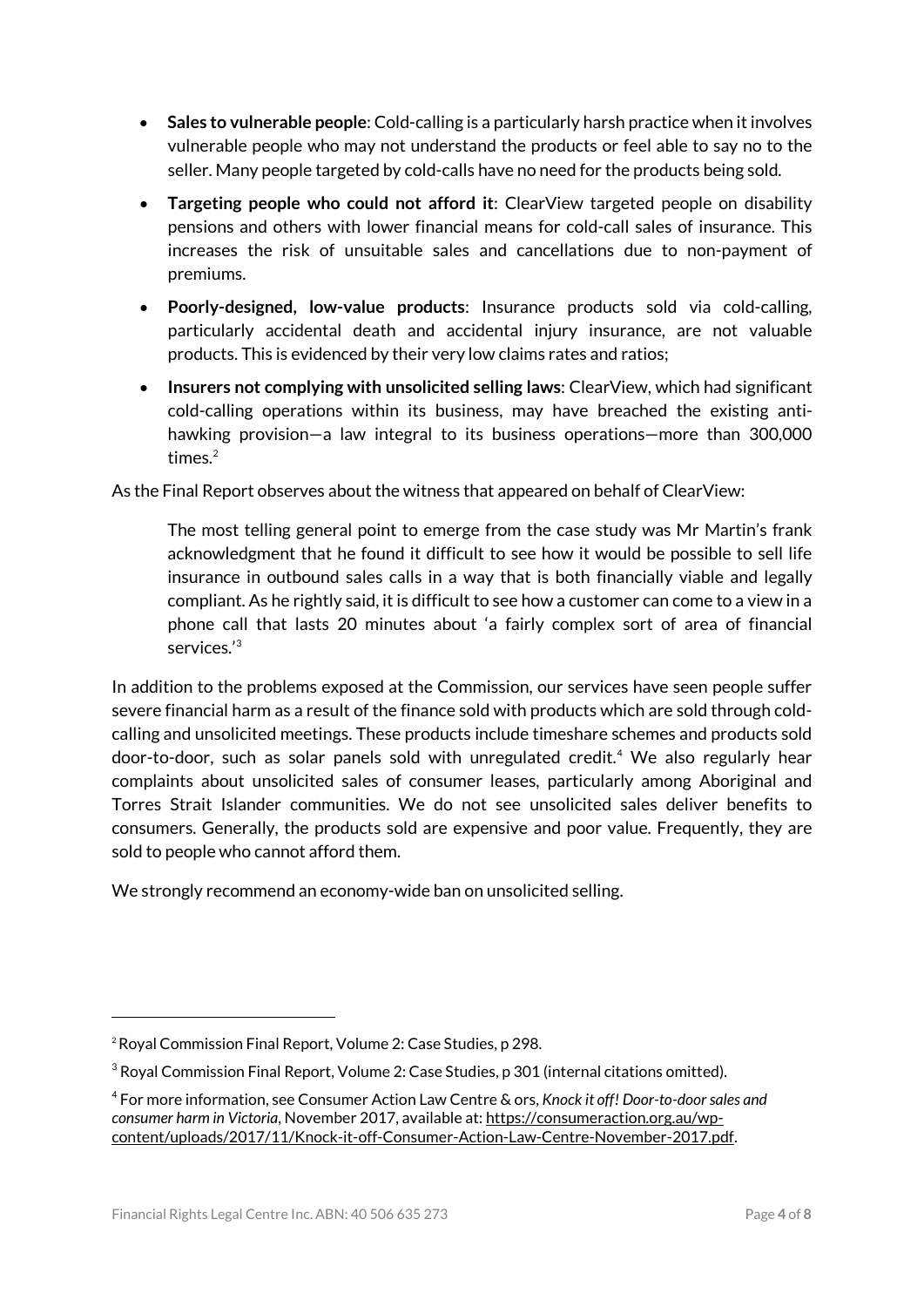# **Feedback on the Proposal**

The Royal Commission recommended a simple and clear ban on the hawking of insurance to retail consumers: Recommendation 4.1. The Proposed Ban as outlined by ASIC in CP317 is a stop-gap to provide some protection to consumers until that recommendation is legislated.

We welcome the interim protection for consumers from particularly egregious sales practices in relation to particularly poor value products. Modifying the anti-hawking provisions is the best way for ASIC to provide this protection using currently available powers while consumer await legislative change.

Nevertheless, we strongly submit that legislative changes recommended by the Royal Commission, and agreed to by Government, remain essential. Without those legislative changes, the Proposed Ban risks becoming simply another technical and complicated exception buried within an already technical and complicated regulatory framework, raising the inevitable risk of non-compliance. [5](#page-4-0) In the absence of the promised broader reform, the Proposed Ban would not accord with Recommendation 7.3:

*As far as possible, exceptions and qualifications to generally applicable norms of conduct in legislation governing financial services entities should be eliminated.*

### **C1Q1 Do you have any feedback about our intention to use the modification power to prohibit unsolicited telephone contact to offer issue or sell direct life insurance?**

We strongly support ASIC's plan to use the modification power to prohibit unsolicited telephone contact to offer, issue or sell direct life insurance, including funeral insurance.

These insurance products all provide:

- limited to nil value to consumers
- low claims ratios and high cancellation rates
- the use of terms that significantly limit a successful claim
- targeting of vulnerable consumers who cannot afford them
- inappropriate distributions channels or techniques, and
- demand driven by the seller rather than genuine consumer need.

As the evidence presented at the Royal Commission showed, the anti-hawking provisions of the *Corporations Act 2001* have not prevented inappropriate, unsolicited sales of insurance. While anti-hawking laws do place strict restrictions around the sales of insurance with cold calls, insurers get around these laws via loopholes: they can obtain a customer's consent in

1

<span id="page-4-0"></span><sup>&</sup>lt;sup>5</sup> see the Royal Commission into Misconduct in the Banking, Superannuation and Financial Services Industry, Final Report 2019, Volume 1 at 283

<https://www.royalcommission.gov.au/sites/default/files/2019-02/fsrc-volume-1-final-report.pdf>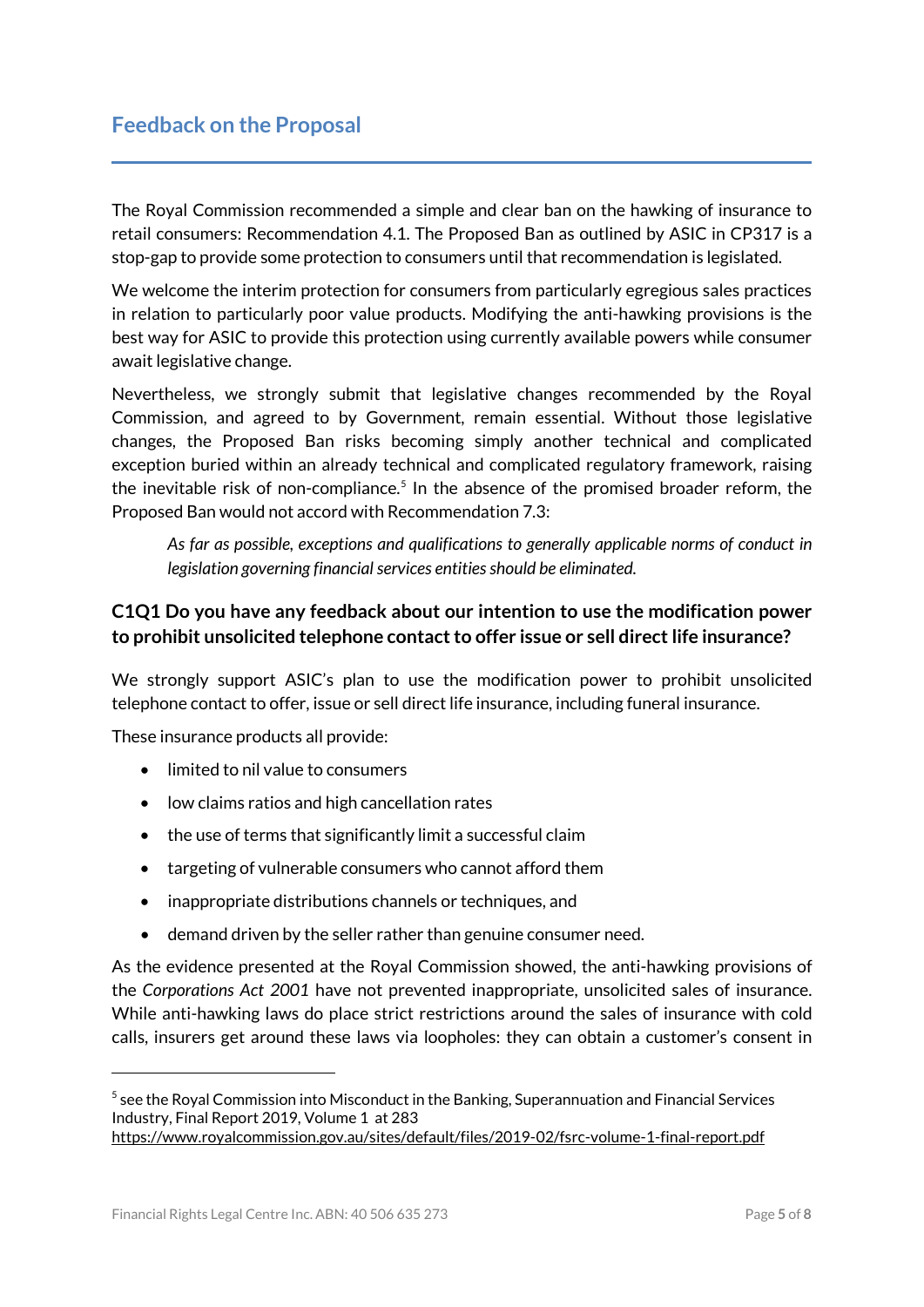some form such as an innocuous ticked box on an unrelated sales document or by making two calls where one is to obtain the consent and the follow up call to make sales. Unsolicited sales in insurance should be banned entirely and all loopholes closed.

The Proposed Ban removes the scope for insurers and their agents to lawfully make unsolicited telephone sales of life insurance and CCI by complying with the technical and largely procedural requirements of section 992A(3), that is calls between certain hours, the provision of written disclosure, raising the availability of a Do Not Call register etc). The closure of this loophole, which significantly counteracted the protective function of section 992A for consumers, is welcome.

However, the Proposed Ban will not ameliorate the existing ambiguity as to what is meant by "unsolicited". The Royal Commission Final Report<sup>[6](#page-5-0)</sup> suggested that this ambiguity could be addressed by inserting a statutory definition of "unsolicited" into the *Corporations Act*, that codifies the approach set out in ASIC Regulatory Guide 38 (**RG 38**) that a meeting or telephone call is unsolicited "unless it takes place in response to a positive, clear and informed request from a consumer". We would expect this to be implemented in legislation by Government by 30 June 2020 as announced under the Royal Commission Implementation Roadmap.[7](#page-5-1) Ĭ.

Further, the Proposed Ban relates only to telephone calls – it does not seek to prohibit unsolicited online contact leading to the sale of life insurance or CCI. A financial services provider will still be able to make unsolicited contact through any other medium to 'encourage' consumers to ''request' future meetings or telephone calls. [8](#page-5-2) Again this is an issue that goes beyond the Proposed Ban. In the absence of regulations, section 992A(3) is limited to telephone contact and meetings. Consideration should be given to using the regulation-making power in s.992A(3)(ab) to extend the scope of the section and the Proposed Ban to capture unsolicited online contact (such as Facebook advertisements etc.) in direct life insurance.<sup>[9](#page-5-3)</sup>

For these reasons, the Proposed Ban is unlikely to prevent the kind of tick-a-box "consent" practices we have seen used to avoid the anti-hawking provisions. Financial Rights and Consumer Action of course argue that merely ticking a box in a survey or competition consenting to be contacted does not meet ASIC's guidance that contact is unsolicited unless it results from a "positive, clear and informed request"; but the need to argue the point leaves consumers vulnerable.

1

<span id="page-5-0"></span> $6$  Royal Commission into Misconduct in the Banking, Superannuation and Financial Services Industry, Final Report 2019, Volume 1, pp 283-284.

<https://www.royalcommission.gov.au/sites/default/files/2019-02/fsrc-volume-1-final-report.pdf>

<span id="page-5-1"></span> $\textsuperscript{7}$  Restoring Trust in Australia's Financial System, Financial Services Royal Commission Implementation Roadmap August 2019, [https://treasury.gov.au/sites/default/files/2019-](https://treasury.gov.au/sites/default/files/2019-08/399667_Implementation_Roadmap_final.pdf) [08/399667\\_Implementation\\_Roadmap\\_final.pdf](https://treasury.gov.au/sites/default/files/2019-08/399667_Implementation_Roadmap_final.pdf)

<span id="page-5-2"></span><sup>&</sup>lt;sup>8</sup> ASIC Regulatory Guide 38, at A1.3

<span id="page-5-3"></span> $9$  see the problems identified in ASIC Report 622: Consumer credit insurance: Poor value products and harmful sales practices at 16)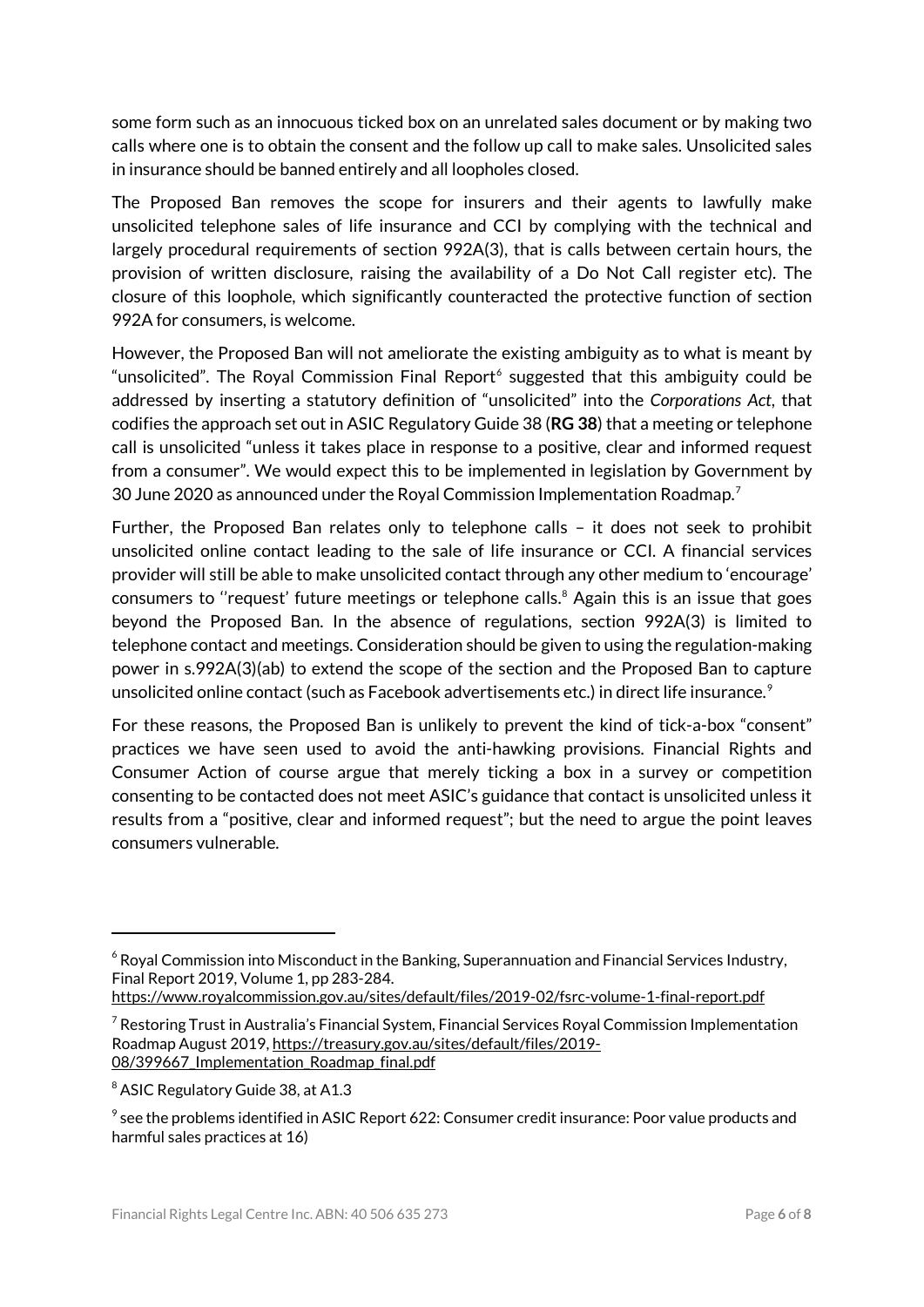#### **Deferred Sales**

It is not entirely clear how the Proposed Ban will interact with either the Australian Banking Association's (ABA's) current deferred sales model<sup>[10](#page-6-0)</sup> or the planned implementation of Royal Commission recommendation 4.3 (or, for that matter, how the deferred sales model will interact with the more wholesale reforms to the anti-hawking provisions recommended by the Royal Commission). However, we assume that an uninvited telephone call from a bank to its customer four days after taking out a personal loan to sell CCI would, without more, be unsolicited and therefore fall foul of the Proposed Ban.

Financial Rights and Consumer Action believe CCI should not be able to be sold on an unsolicited basis, including after a deferral period via a telephone call. ASIC has proposed that communication about CCI following a deferral period should be only via a single electronic communication be it an email or in-account online communication or offer<sup>11</sup>:

*the consumer should be able to access information online … that is designed to help them to make informed decisions;* 

*the consumer should only be able to be sold the product if they have indicated a preference to do so through the online portal; [and]*

*product providers should develop screening or 'knock out' questions so that consumers are not offered products where they are unlikely to benefit (either because the likelihood of a claim is very low or because the amount they would receive in the event of a claim is insignificant)*

According to ASIC's proposal, if the invitation is accepted, any subsequent contact will not be unsolicited. We consider that further consultation should be done on the interaction between this proposal, and recommendations 4.1 (No hawking of insurance) and 4.3 (Deferred sales model for add-on insurance) from the Royal commission Final Report.

# **Recommendations**

1

**1. Consideration should be given to using the regulation-making power in section 992A(3)(ab) to extend the scope of the section and the Proposed Ban of direct life insurance to capture unsolicited online contact(such as Facebook advertisements etc.).**

<span id="page-6-0"></span><sup>&</sup>lt;sup>10</sup> Clauses67-68 Banking Code of Practice, [https://www.ausbanking.org.au/wp](https://www.ausbanking.org.au/wp-content/uploads/2019/06/Banking-Code-of-Practice-2019-web.pdf)[content/uploads/2019/06/Banking-Code-of-Practice-2019-web.pdf](https://www.ausbanking.org.au/wp-content/uploads/2019/06/Banking-Code-of-Practice-2019-web.pdf)

<span id="page-6-1"></span><sup>11</sup> see ASIC's Module 6 submission to the Royal Commission at [92]; see also *ASIC Consultation Paper 294: The sale of add-on insurance and warranties through caryard intermediaries* at [179]-[186]